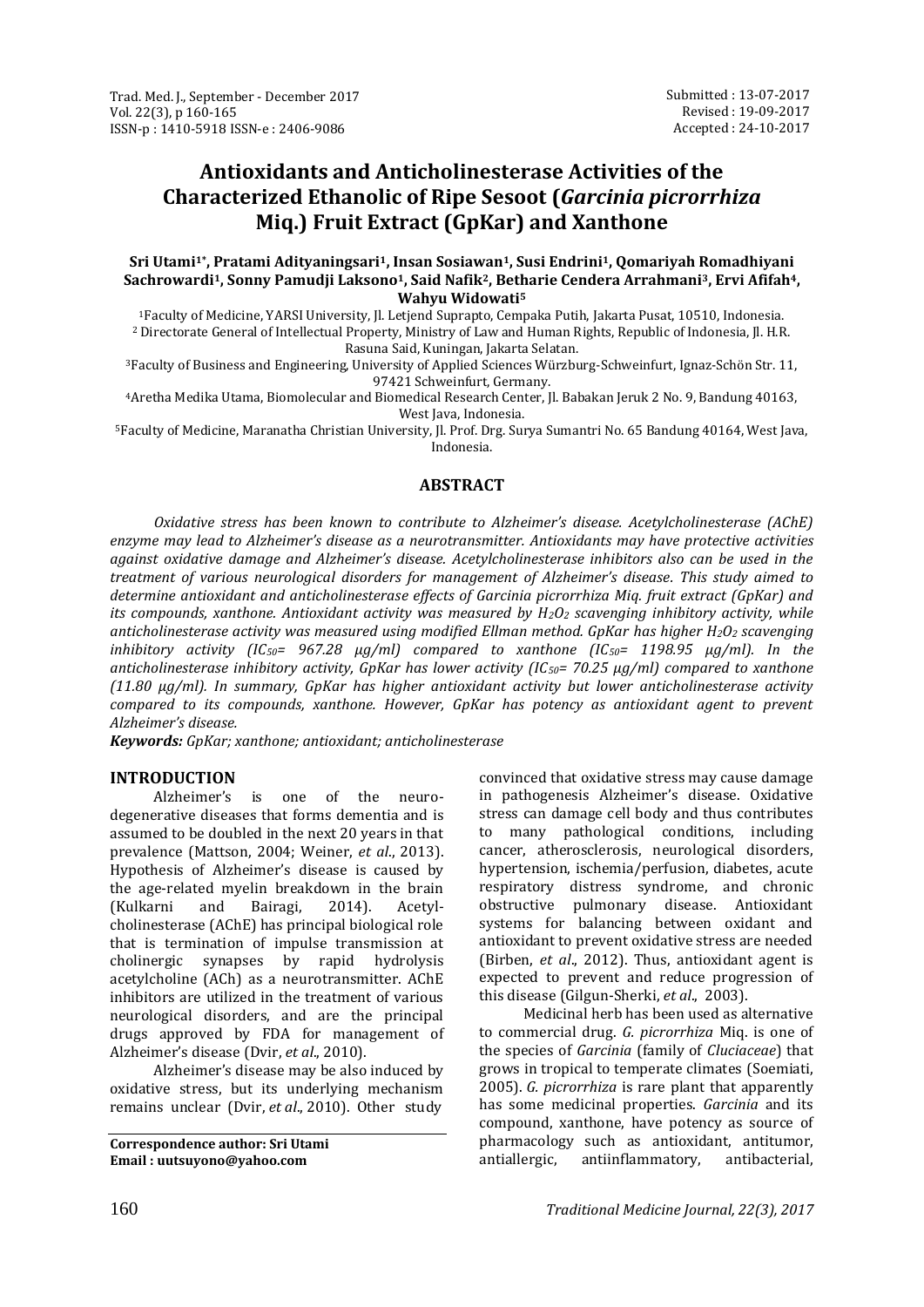antifungal, and antiviral activities (Shan, *et al*., 2011. The fruit of *G. picrorrhiza* Miq. may have antioxidant activity, that induces this study to observe antioxidant and anticholinesterase activities of *G. picrorrhiza* Miq. In the present study, GpKar and xanthone are evaluated as antioxidant and anticholinesterase that is related to Alzheimer's disease.

### **MATERIALS AND METHODS Preparation of GpKar**

The fruits of sesoot were collected from the Bogor Botanical Garden, West Java. The plants were identified by herbarium staff, Department of Biology, School of Life Science and Technology, Bandung Institute of Technology, Bandung, West Java, Indonesia. The ripe fruit ofsesoot (1330 g) were mashed and extracted using distilled ethanol 70% (1000mL). Standards compounds used in this study were xanthone with 99% purity [Sigma, X0626].

### **Hydrogen Peroxide (H2O2) Scavenging Activity Assay**

Hydrogen peroxide scavenging activity was measured by the modification method of ferrous ammonium sulphate and phenanthroline (Mukhopadhyay, *et al*., 2016). The reaction of ferrous ammonium sulphate and phenanthroline could form Fe2+-tri-phenanthroline complex with the color of orange, but if  $H_2O_2$  exists in that reaction, Fe2+-tri-phenanthroline complex would not be formed, thus scavenger of  $H_2O_2$  might not form Fe2+-tri-phenanthroline complex. The mixture of ferrous ammonium sulphate 12µL, 1mM, 60µL of sample, H2O2 3µL 5mM was incubated at dark room temperature for 5 minutes. Briefly, it was added 1,10 phenanthroline 1mM 75µL, and then incubated for 10min at room temperature.

Absorbance was measured on wavelength of 510nm.

 $\text{H}_{2}\text{O}_{2}$  Scavenging Activity=  $\frac{Atest}{Acontrol}$  x 100%

 $A_{\text{test}}$  = Test sample absorbance;  $A_{\text{control}} =$ 

Control absorbance (ferrous ammonium sulphate and 1,10-phenanthroline).

### **Acetylcholinesterase Enzyme Inhibitory Activity (AChE)**

AchE inhibitory activity was done by modified Ellman method (Owokotomo, *et al*., 2015). This method was done by adding  $5\mu$ L, 0.5 U/mL AchE enzymes type VI-S from electric eel (in 0.1M of Tris-HCl, pH 8 in 0.1% BSA), sample (2µL), and 83µL buffer Tris-HCl to well-plate. The mixed solution was incubated at room temperature for 15min. Subsequently, 1.83 mM of AChI (in aquades) (15µL) and 95µL of DTNB (in 50mM buffer Tris-HCl pH 8 in NaCl 0.1 M and MgCl2 0.02 M) were added, and incubated for 30min at room temperature. Absorbance was measured in 405 nm wavelength. The percentage inhibition was calculated using formula as follows:

Inhibitory activity  $(\% )$  =

$$
1 - \frac{A_{sample}}{A_{control}} \times 100\%
$$

A*sample* = Sample absorbance; A*control* = Control absorbance

# **RESULTS AND DISCUSSION**

# **H2O<sup>2</sup> Scavenging Inhibitory Activity**

Hydrogen peroxide is one of the reactive oxygen species that has positive roles in energy production *in vivo* systems, phagocytosis, intercellular signal transfer, regulation of cell growth and the synthesis of important biological compounds (Packer, *et al*., 2008). The percentage H2O<sup>2</sup> scavenging activity of GpKar and xanthone can be seen in Figure 1 and the median inhibitory concentration (IC<sub>50</sub>) of samples toward  $H_2O_2$ radical scavenging activity can be (Table I).

Figure 1 shows the percentage of  $H_2O_2$ scavenging activity of GpKar and xanthone. In the highest concentration, GpKar has higher value (157.42±3.57%) than xanthone does (30.69±2.26%).

Table I shows the result that GpKar has lower IC<sub>50</sub> (967.28 μg/ml) compared to xanthone (1198.95 µg/mL). This indicates that GpKar has higher  $H_2O_2$  scavenging activity than xanthone does.

# **Anti-cholinesterase Activity**

AChE inhibitors or anti-cholinesterases inhibit the cholinesterase enzyme from breaking down ACh, increasing both the level and the duration of the neurotransmitter action, that is required for Alzheimer's disease treatment (Colovic, *et al*., 2013).

Based on figure 2, acetylcholinesterase inhibitory activity of GpKar has higher percentage (57.90  $\pm$  3.95%) compared to xanthone (45.70  $\pm$ 1.32%) in highest concentration (100 µg/mL).

IC50 value of GpKar has higher value compared to xanthone (Table II), this shows that GpKar has lower inhibitory activity of acetylcholinesterase compared to xanthone. Each sample has  $IC_{50}$  value of  $70.25 \mu g/mL$  (GpKar) and 11.80µg/mL (xanthone). This indicates that xanthone has activity to inhibit acethylcholinesterase enzymes.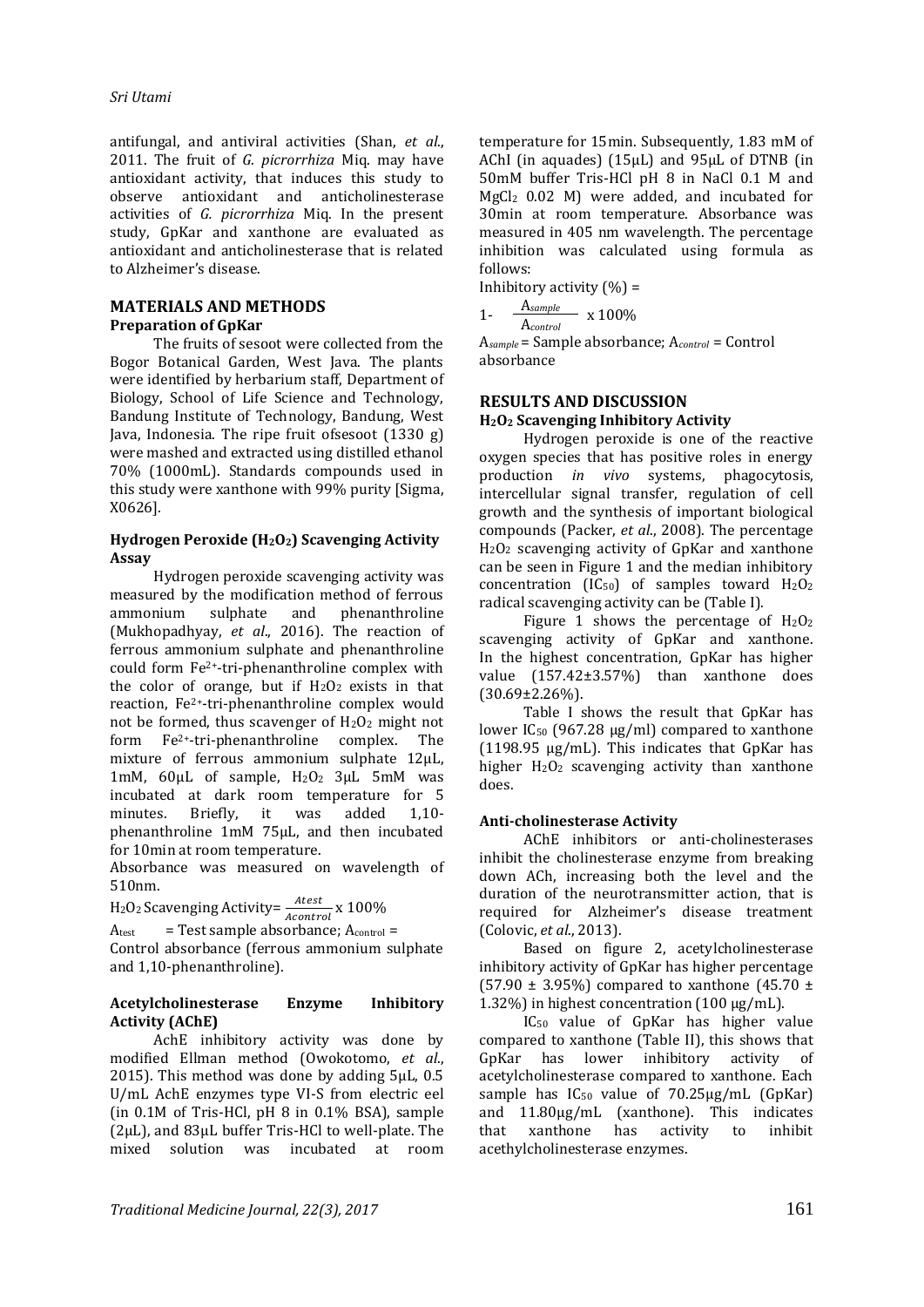

Figure 1. H2O2 scavenging activity of GpKar and xanthone. GpKar and xanthone were diluted using DMSO to reach the final concentration of 25.00; 50.00; 100.00; 125.00; 200.00; 250.00; 400.00; 500.00; 800.00; 1000.00; 2000.00; 4000.00 (μg/mL; µM).

Table I. IC<sub>50</sub> value of H<sub>2</sub>O<sub>2</sub> scavenging activity of GpKar and xanthone

| Sample   | <b>Linear Regression</b> | r4   | $IC_{50}$ ( $\mu$ M)     | $IC_{50}$ (µg/mL) |
|----------|--------------------------|------|--------------------------|-------------------|
| GpKar    | $v = 0.04x \pm 14.40$    | 0.99 | $\overline{\phantom{0}}$ | 967.28            |
| Xanthone | $v = 0.01x \pm 2.34$     | 0.91 | 6110.82                  | 1198.95           |

\*The data was presented as mean ± standard deviation.



Figure 2. Acetylcholinesterase inhibitory activity of GpKar and xanthone (%). GpKar and xanthone were diluted using DMSO to reach the final concentration of 3.125; 6.25; 12.50; 25.00; 50.00; 100.00  $\mu$ g/mL;  $\mu$ M).

Table II. IC<sup>50</sup> value acetylcholinesterase inhibitory activity of GpKar and xanthone

| Sample   | <b>Linier Regression</b> | r۷   | $IC_{50}(\mu M)$ | $IC_{50}$ ( $\mu$ g/mL) |
|----------|--------------------------|------|------------------|-------------------------|
| GpKar    | $v = 0.43x + 7.96$       | 0.91 | -                | 70.25                   |
| Xanthone | $v = 0.67x + 9.89$       | 0.93 | 60.16            | 11.80                   |

*Garcinia* plants belong to the family of Clusiaceae that are distributed throughout tropical regions of the world. *Garcinia* has been known to possess potential source of antioxidants. *G. picrorrhiza*  Miq. stem bark has two triterpenoids (Soemiati, 2005). In this study, antioxidant activity of GpKar was shown in  $H_2O_2$ -scavenging activity which was higher than xanthone. Previous phytochemical studies on *Garcinia* plants have reported that some of their constituents possess antioxidant activity. The ethyl acetate fraction from the leaf of *G. xanthochymus* showed a potent antioxidant activity which was similar to that of the standard antioxidant BHT (Meng, *et al*., 2012). *Garcinia* has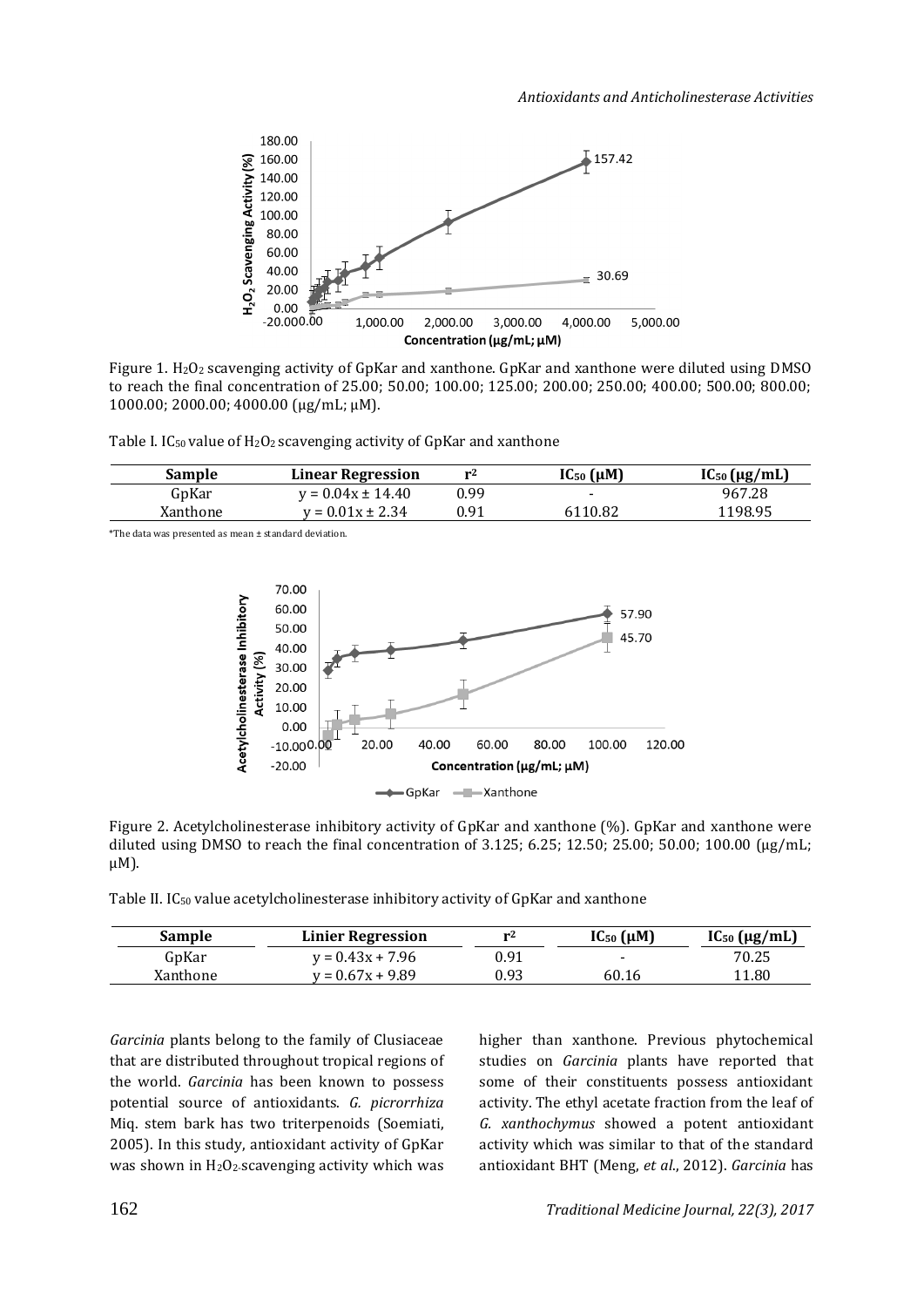important natural source of xanthone that has pharmacological properties such as anticancer, antiinflammatory and antimicrobial effects (Aisha, *et al*., 2013). Xanthones in *G. mangostana* rind have various kinds that have strong antioxidant activity included alpha mangostin (Jung, *et al*., 2006). In the other study, *G. mangostana* rind has potential antioxidant properties (Tjahjani, *et al*., 2014).

Oxidative stress is correlated with many diseases, such as Alzheimer's diseases, as indicated by a progressive loss of memory and deterioration of higher cognitive functions (Kar, *et al*., 2004). The consumption of antioxidants is highly correlated with lower incidences of Alzheimer's diseases (Howes, *et al*., 2003; Houghton, *et al*., 2007). As a result, the use of natural compounds with high levels of antioxidants has been proposed as an effective therapeutic approach for Alzheimer's diseases.<sup>19</sup> In this study, GpKar had the higher  $H_2O_2$ scavenging activity compared to xanthone. Xanthones from the pericarp, whole fruit, heartwood, and leaf of mangosteen (*G. mangostana* Linn.), are known to possess a wide spectrum of pharmacologic properties, including antioxidant, antitumor, antiallergic, antiinflammatory, antibacterial, antifungal, and antiviral activities (Shan, *et al*., 2011; Yang, *et al*., 2009). *G. schomburgkiana* has high phenolic, flavonoid and xanthone contents that have antioxidant capacities and radical scavenging activities than vitamin C and Trolox (Meechai, *et al*., 2016). The hepatoprotective effects of *G. indica* extracts in ethanol-induced oxidative damage may be due to an augmentation of the endogenous antioxidants and inhibition of lipid peroxidation in liver (Panda, *et al*., 2012). Based on the other study, it is suggested that the free radical scavenging activities of methanolic pericarp of *G. xanthochymus* and *G. lanceaefolia* extract was directly correlated to both phenolic and flavonoids contents (Gogoi, *et al*., 2015). Aqueous extract of *G. indica* has been reported to possess potent antioxidant, free radical scavenging and antilipid peroxidative activities (Mishra, *et al*., 2006).

Recently, a number of treatments are used against Alzheimer's disease as well as to counter the effect of oxidative stress which including acetylcholinesterase inhibitors (AChEIs) (Syad, *et al*., 2012). The inhibition of AChE prevents the hydrolysis of ACh thereby maintaining normal memory function (Howes, *et al*., 2003; Houghton, *et al*., 2007). In the present study, xanthone has

higher value compared to GpKar in acethylcholinesterase inhibitory activity  $[IC_{50}$  $=11.80\mu g/mL$ ). This result was supported with some study, xanthones have a potent cholinesterase (ChE) inhibitory activity, which may have important roles in the treatment of Alzheimer's diseases (Brühlmann, *et al*., 2004; Urbain, *et al*., 2004; Louh, *et al*., 2008). Xanthones has activity in inhibition of MOA/AchE with  $IC_{50}$ 7.34μg/mL in MAO-A, while in MAO-B has IC<sup>50</sup> value is 12.85μg/mL (Brühlmann, *et al*., 2004). Water extract of *G. cambogia* has lower anticholinesterase activity compared to neostigmine (standard drug), however total phenolic content, anticholinesterase, and antioxidant activity in compounds extract also has potential as antioxidant and anticholinesterase (Subhashini, *et al*., 2011). In the other study, xanthones showed weak inhibitory activity against AchE compared to tacrine as standard drugs (Chen, *et al*., 2011).

### **CONCLUSION**

GpKar has higher antioxidant activity through  $H_2O_2$  inhibitory scavenging activity, while that antiaging activity by anticholinesterase activity was lower than xanthone. This indicates that GpKar has potential as antioxidant activity that may has capability to decrease Alzheimer's disease progression.

### **ACKNOWLEDGMENTS**

We gratefully acknowledge the financial and facilities support of the YARSI University and for research grant 2016 and also Aretha Medika Utama Biomolecular and Biomedical Research Center, Bandung, Indonesia for methodology and laboratory facilities. We thank to Bejo Ropi'i, Seila Arumwardana, Dwi Davidson Rihibiha, Hanna Sari W Kusuma, Hayatun Nufus, Annisa Amalia from Biomolecular and Biomedical Research Center, Aretha Medika Utama for their technical support.

### **REFERENCES**

- Aisha AF, Abu-Salah KM, Ismail Z, Majid AM. Determination of total xanthones in *Garcinia mangostana* fruit rind extracts by ultraviolet (UV) spectrophotometry. J Med Plant Res. 2013 Jan; 7(1): 29-5.
- Birben E, Sahiner UM, Sackesen C, Erzurum S, Kalayci O. Oxidative stress and antioxidant defense. [World Allergy Organ J.](https://www.ncbi.nlm.nih.gov/pmc/articles/PMC3488923/) 2012 Jan; 5(1): 9–9.
- Brühlmann C, Marston A, Hostettmann K, Currupt PA, Testa B. Screening of non-alkaloidal natural compounds as acetylcholinesterase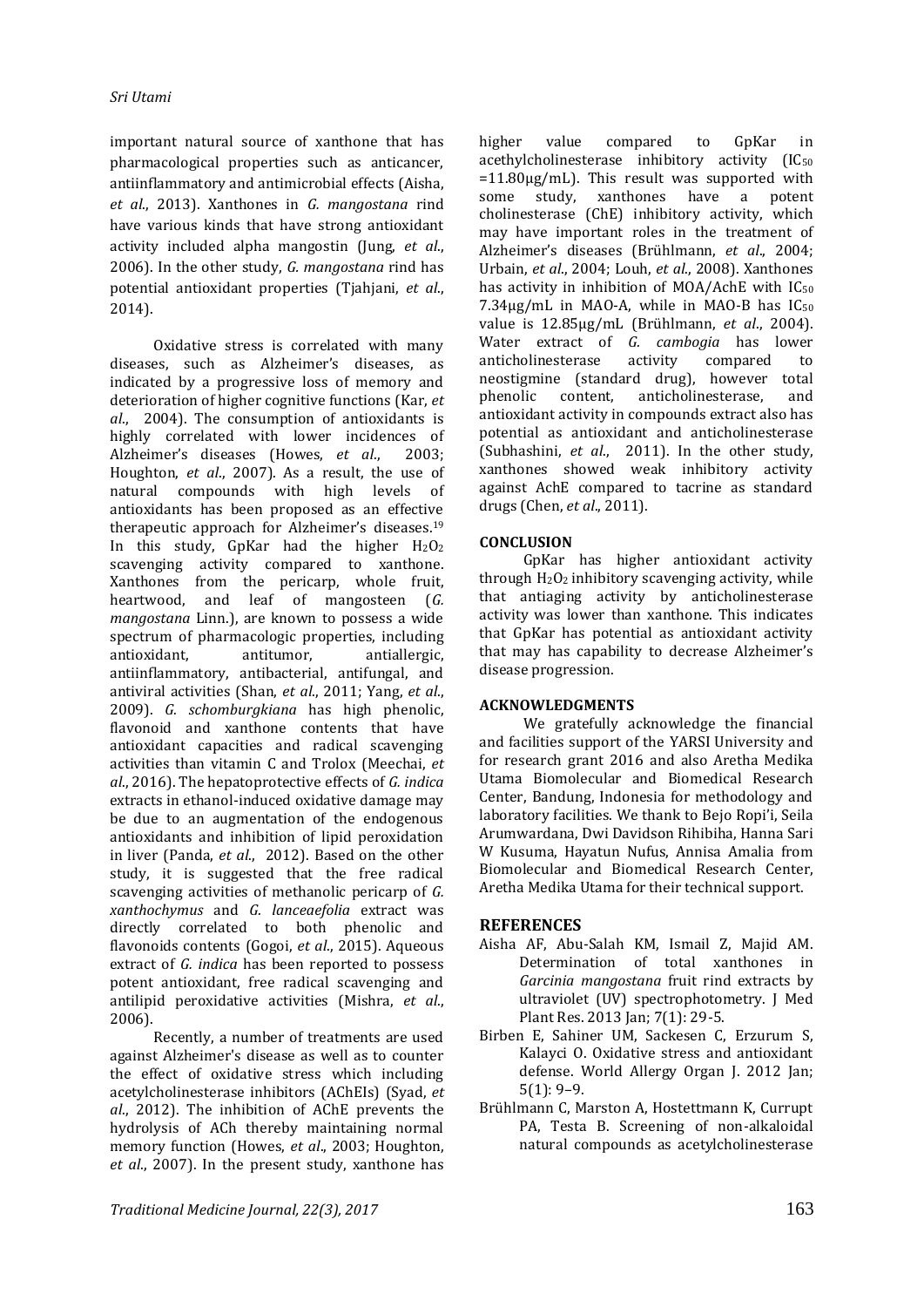inhibitors. Chem Biodivers. 2004 Jun; 1(6): 819-9.

- Chen G-Y, Zhao J, Han C-R, Jiang Z-I, Xu Y, Cheng Ls, et al. Xanthones from the roots of *Calophyllum membranaceum*. Chem Nat Comp. 2011 Jan; 46(6): 976-8.
- Colovic MB, Krstic DZ, Lazarevic-Pasti TD, Bondzic AM, Vasic VM. Acetylcholinesterase inhibitors: pharmacology and toxicology. [Curr Neuropharmacol.](https://www.ncbi.nlm.nih.gov/pmc/articles/PMC3648782/) 2013 Jan; 11(3): 315-5.
- [Dvir](https://www.ncbi.nlm.nih.gov/pubmed/?term=Dvir%20H%5BAuthor%5D&cauthor=true&cauthor_uid=20138030) H, [Silman](https://www.ncbi.nlm.nih.gov/pubmed/?term=Silman%20I%5BAuthor%5D&cauthor=true&cauthor_uid=20138030) I, [Harel](https://www.ncbi.nlm.nih.gov/pubmed/?term=Harel%20M%5BAuthor%5D&cauthor=true&cauthor_uid=20138030) M[, Rosenberry](https://www.ncbi.nlm.nih.gov/pubmed/?term=Rosenberry%20TL%5BAuthor%5D&cauthor=true&cauthor_uid=20138030) TL[, Sussman](https://www.ncbi.nlm.nih.gov/pubmed/?term=Sussman%20JL%5BAuthor%5D&cauthor=true&cauthor_uid=20138030) JL.. Acetylcholinesterase: from 3d structure to function. [Chem Biol Interact. 2010](https://www.ncbi.nlm.nih.gov/entrez/eutils/elink.fcgi?dbfrom=pubmed&retmode=ref&cmd=prlinks&id=20138030) Sep; [187\(1-3\):](https://www.ncbi.nlm.nih.gov/entrez/eutils/elink.fcgi?dbfrom=pubmed&retmode=ref&cmd=prlinks&id=20138030) 10-2.
- Gilgun-Sherki Y, Melamed E, Offen D. Antioxidant treatment in alzheimer's disease: current state. [J Mol Neurosci.](https://www.ncbi.nlm.nih.gov/pubmed/14500988) 2003 Feb; 21(1): 1-1.
- Gogoi N, Gogoi A, Neog B. Free radical scavenging activities of *Garcinia xanthochymus* hook. F. and *Garcinia lanceaefolia* roxb. using various in vitro assay models. Asian J Pharm Clin Res. 2015 Feb; 8(3): 138-1.
- Houghton PJ, Howes M-J, Lee CC, Steventon G. Uses and abuses of in vitro tests in ethnopharmacology: visualizing an elephant. J Ethnopharmacol. 2007 Apr; 110(3): 391–0.
- Howes MJ, Houghton PJ. Plants used in Chinese and Indian traditional medicine for improvement of memory and cognitive function. Pharmacol Biochem Behav. 2003 June; 75(3): 513–7.
- Jung HA, Su BN, Keller WJ, Mehta RG, Kinghorn AD. Antioxidant xanthones from the pericarp of *Garcinia mangostana*  (mangosteen). J Agric Food Chem. 2006 Mar; 54: 2077-2.
- [Kar](https://www.ncbi.nlm.nih.gov/pubmed/?term=Kar%20S%5BAuthor%5D&cauthor=true&cauthor_uid=15644984) S, [Slowikowski SP,](https://www.ncbi.nlm.nih.gov/pubmed/?term=Slowikowski%20SP%5BAuthor%5D&cauthor=true&cauthor_uid=15644984) [Westaway D,](https://www.ncbi.nlm.nih.gov/pubmed/?term=Westaway%20D%5BAuthor%5D&cauthor=true&cauthor_uid=15644984) [Mount HT.](https://www.ncbi.nlm.nih.gov/pubmed/?term=Mount%20HT%5BAuthor%5D&cauthor=true&cauthor_uid=15644984) Interactions between β-amyloid and central cholinergic neurons: implications for Alzheimer's disease. [J Psychiatry Neurosci.](https://www.ncbi.nlm.nih.gov/pmc/articles/PMC524960/) 2004 Nov; 29(6): 427–1.
- Kulkarni N, Bairagi VK. Diagnosis of alzheimer disease using EEG signals. Int J Eng Res Technol. 2014 April; 3(4): 1835-8.
- Louh GN, Lannang AM, Mbazoa CD, Tangmouo JG, Komguem J, Castilho P, et al. Polyanxanthone A, B and C, three xanthones from the wood trunk of *Garcinia polyantha*  Olive. Phytochem. 2008 Feb; 69(4): 1013-7.
- Mattson MP. Pathways towards and away from alzheimer's disease. Nature. 2004 Aug; 430(7000): 631-9.
- Meechai I, Phupong W, Chunglok W, Meepowpan P. Antioxidant properties and phytochemical contents of *Garcinia*

*schomburgkiana* Pierre. J App Pharm Sci. 2016 Jun; 6(6): 102-7.

- Meng F, Feng HJ, Chen Y, Wang DB, Yang GZ. Antioxidant activity of *Garcinia xanthochymus* leaf, root and fruit extracts *in vitro.* Chin J Nat Med. 2012 Mar; 10 (2012): 129-4.
- Mishra A, Bapat MM, Tilak JC, Devasagayam TPA. Antioxidant activity of *Garcinia indica* (kokam) and its syrup. Curr Sci. 2006 Jul; 91: 90-3.
- Mukhopadhyay D, Dasgupta P, Roy DS, Palchoudhuri S, Chatterjee I, Ali S, et al. A sensitive *in vitro* spectrophotometric hydrogen peroxide scavenging assay using 1,10-phenanthroline. Free Rad Antioxid. 2016 Jan; 6(1): 124-2.
- Owokotomo IA, Ekundayo O, Abayomi TG, Chukwuka AV. In-vitro anti-cholinesterase activity of essential oil from four tropical medicinal plants. Toxicol Rep. 2015 May; 2: 850-7.
- Packer L, [Cadenas E,](https://www.ncbi.nlm.nih.gov/pubmed/?term=Cadenas%20E%5BAuthor%5D&cauthor=true&cauthor_uid=18191747) [Davies KJ.](https://www.ncbi.nlm.nih.gov/pubmed/?term=Davies%20KJ%5BAuthor%5D&cauthor=true&cauthor_uid=18191747) Free radicals and exercise: An introduction. Free Radic Biol Med. 2008 Jan; 44(2): 123-5.
- Panda V, Ashar H, Srinath S. Antioxidant and hepatoprotective effect of *Garcinia indica*  fruit rind in ethanol induced hepatic damage in rodents. Interdiscip Toxicol. 2012 Dec; 5(4): 207-3.
- Pohanka M. Alzheimer´s disease and oxidative stress: A review. Curr Med Chem. 2014; 21: 356-4.
- [Shan](https://www.ncbi.nlm.nih.gov/pubmed/?term=Shan%20T%5BAuthor%5D&cauthor=true&cauthor_uid=21902651) T, [Ma](https://www.ncbi.nlm.nih.gov/pubmed/?term=Ma%20Q%5BAuthor%5D&cauthor=true&cauthor_uid=21902651) Q, [Guo](https://www.ncbi.nlm.nih.gov/pubmed/?term=Guo%20K%5BAuthor%5D&cauthor=true&cauthor_uid=21902651) K, [Liu](https://www.ncbi.nlm.nih.gov/pubmed/?term=Liu%20J%5BAuthor%5D&cauthor=true&cauthor_uid=21902651) J, [Li](https://www.ncbi.nlm.nih.gov/pubmed/?term=Li%20W%5BAuthor%5D&cauthor=true&cauthor_uid=21902651) W, [Wang](https://www.ncbi.nlm.nih.gov/pubmed/?term=Wang%20F%5BAuthor%5D&cauthor=true&cauthor_uid=21902651) F, an[d Wu](https://www.ncbi.nlm.nih.gov/pubmed/?term=Wu%20E%5BAuthor%5D&cauthor=true&cauthor_uid=21902651) E. Xanthones from mangosteen extracts as natural chemopreventive agents: potential anticancer drugs. [Curr Mol Med. 2011](https://www.ncbi.nlm.nih.gov/entrez/eutils/elink.fcgi?dbfrom=pubmed&retmode=ref&cmd=prlinks&id=21902651) Nov; [11\(8\): 666](https://www.ncbi.nlm.nih.gov/entrez/eutils/elink.fcgi?dbfrom=pubmed&retmode=ref&cmd=prlinks&id=21902651)–7.
- Shan T, Ma Q, Guo K, Liu J, Li W, Wang F, Wu E. Xanthones from mangosteen extracts as natural chemopreventive agents: potential anticancer drugs. Curr Mol Med. 2011 Nov; 11(8): 666-7.
- Soemiati A. Senyawa triterpenoid dari ekstrak *n*heksana kulit batang *Garcinia picorrhiza*  Miq. Makara Sains. 2005 Nov; 9(2): 66-9.
- Subhashini N, Nagarajan G, Kavimani S. In vitro antioxidant and anticholinesterase activities of *Garcinia combogia*. Int J Pharm Pharm Sci. 2011 Apr; 3(3): 129-2.
- Syad AN, Shunmugiah KP, Kasi PD. Assessment of anticholinesterase activity of *Gelidiella acerosa*: implications for its therapeutic potential against alzheimer's disease. Evid Based Complement Alternat Med. 2012 Oct; 2012: 497242.